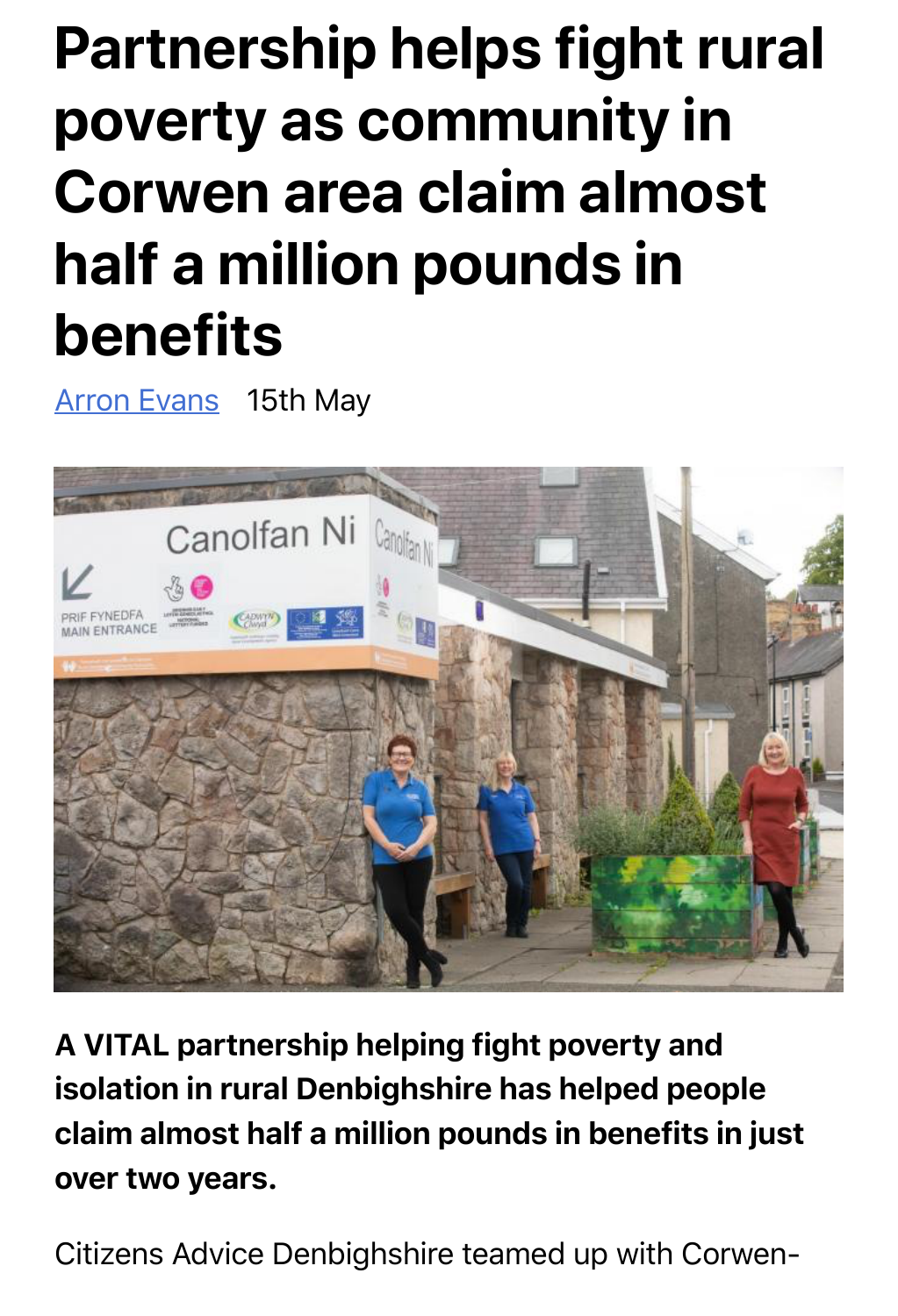based South Denbighshire Community Partnership, a grant-funded community charity, to reach out to the people of Edeyrnion.

Already this year as the Covid-19 lockdown has hit the rural economy CAD has helped claimants access over £130,000 – they had set themselves a target of £295,000 in four years.

That followed a total of £193,000 claimed in the first year, 2018, and the running total is now approaching £500,000 with 70 per cent of that money likely to be spent locally, a massive boost to the economy of the area.

CAD Chief Executive Officer Lesley Powell said: "By going to Canolfan Ni in Corwen two days a week and going out to Edeyrnion we were able to help people whose poverty was hidden in this picturesque countryside.

"The partnership with SDCP has enabled us to reap big rewards because we knew there were unclaimed benefits there but forming this great partnership with SDCP has enabled us to have a presence there through Welfare Benefits Caseworker Kristen Sedgwick and meet people face to face.

"They have been brilliant and attending their events at Canolfan Ni and since the lockdown their work in combatting rural isolation has enabled them to signpost people to us."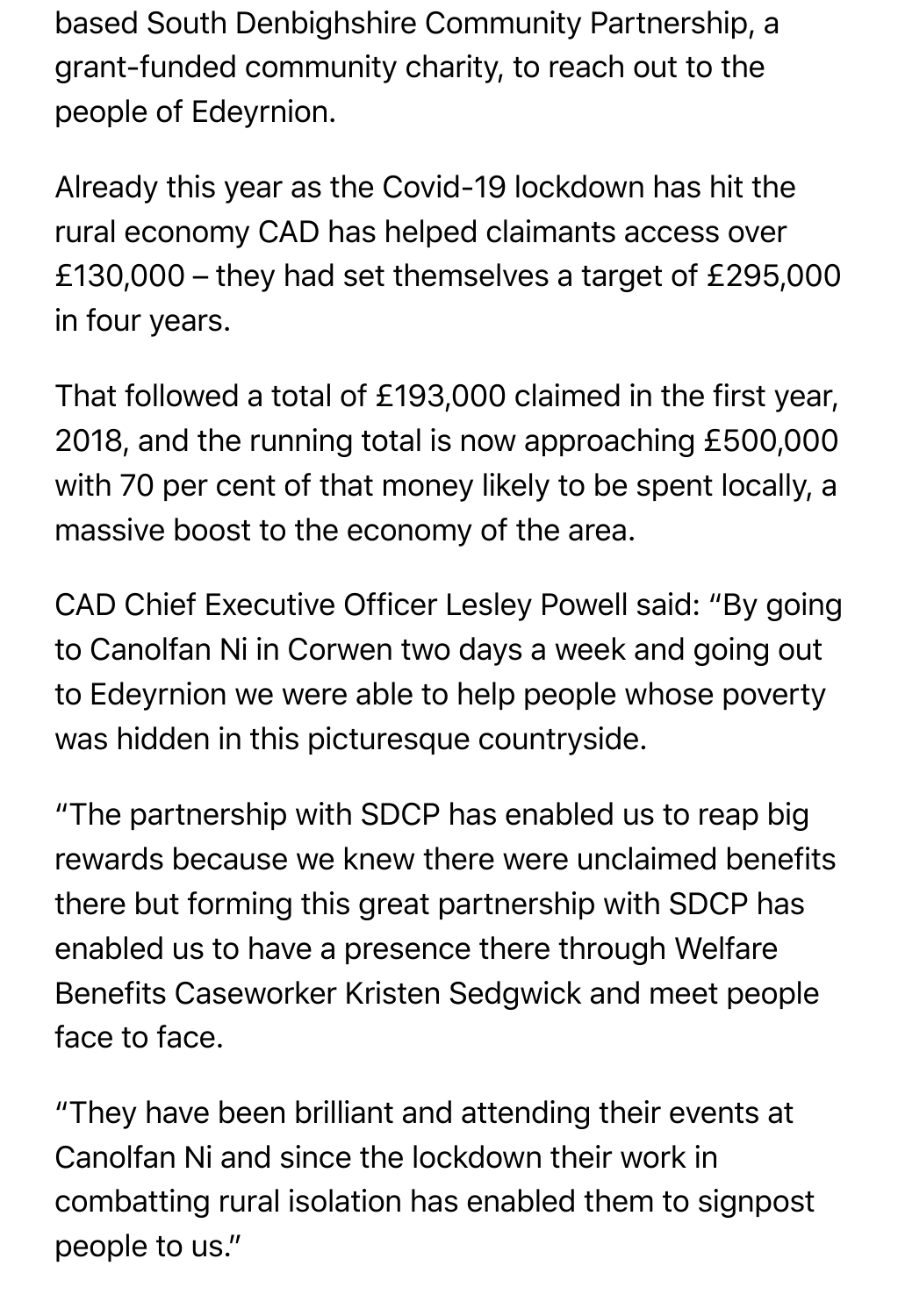Among those helped has been Pauline Murfitt, 61, from Clawdd Poncen, Corwen, who said: "Kristen has helped me no end – this last 12 months I would have done myself in but for her.

"I had moved from Cerrigydrudion and had to wait a year for Universal Credit but now Kristen has helped me get my fortnightly money for the last 16 months.

"She's an angel and I don't know how many times I've cried in front of her. It's been a fantastic service."

SDCP Chief Officer Margaret Sutherland said: "This partnership has come about from the support we have received from the Big Lottery Fund because CAD were an integral part of the bid that we made for funds to fight rural isolation and rural poverty.

"We are working to reduce fuel poverty through the Corwen Energy Local scheme and we also work with CAD on their school uniform recycling and on helping people reduce their energy costs and on debt.

"This is helping people in very difficult circumstances, many of them very worried about debt but they key thing is many of them were eligible for these benefits but they just weren't claiming them."

"What we've been able to do is to bring the expertise of CAD to Corwen with their local officer Kristen Sedgwick where previously they had had to go to Ruthin and she